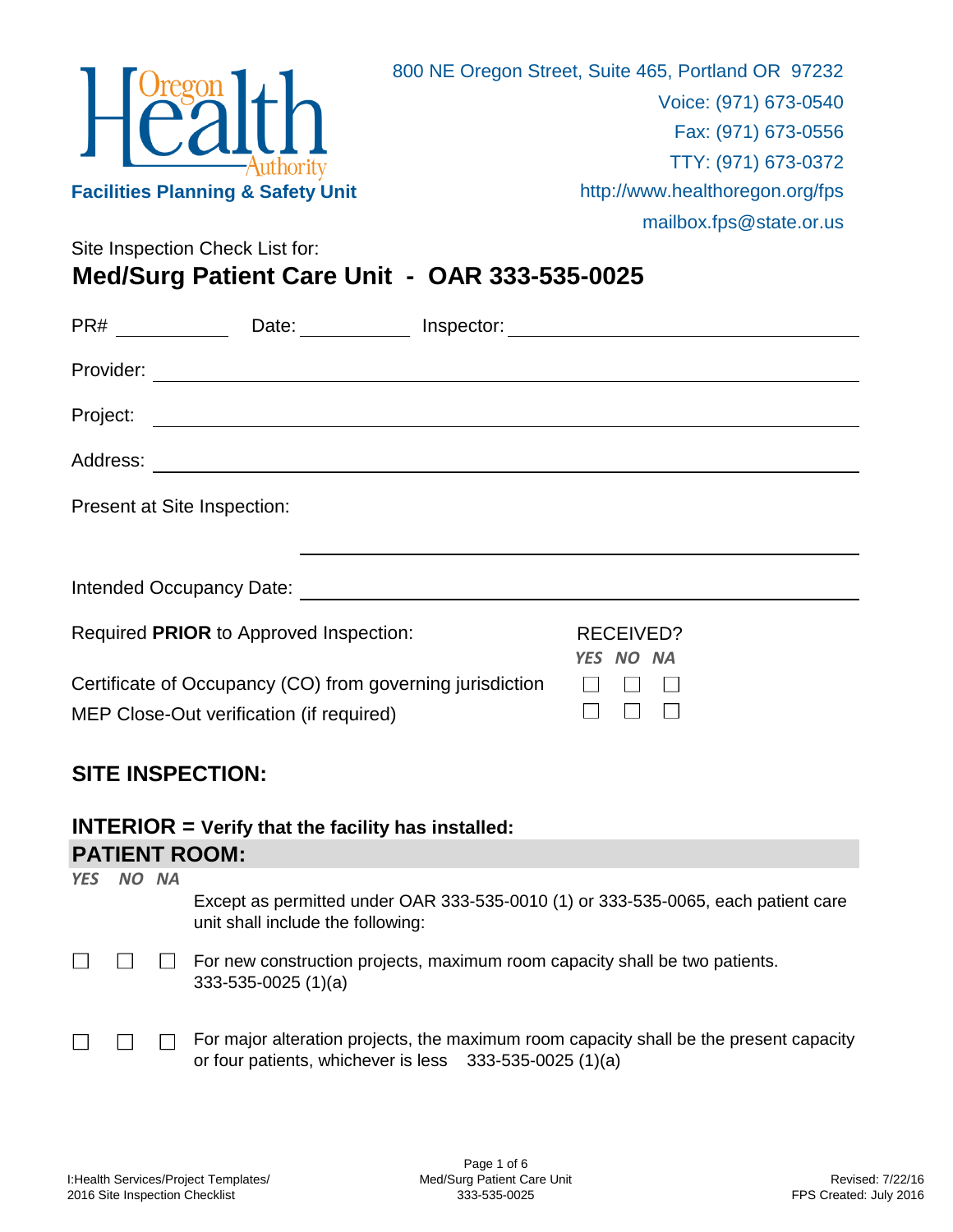|  | For new construction, patient rooms shall have a minimum of 100 SF of clear floor<br>area per bed in multiple bedrooms and 120 SF of clear floor area in single patient<br>rooms, exclusive of toilet rooms, closets, lockers, wardrobes, alcoves, or vestibules.<br>333-535-0025 (1)(b)                                                                             |
|--|----------------------------------------------------------------------------------------------------------------------------------------------------------------------------------------------------------------------------------------------------------------------------------------------------------------------------------------------------------------------|
|  | The dimensions and arrangements of rooms shall be such that there is a minimum<br>clearance of 3 feet around the perimeter of the bed and any wall or any other fixed<br>333-535-0025 (1)(b)<br>obstruction.                                                                                                                                                         |
|  | In multiple bedrooms a clearance of 4 feet shall be available at the foot of each bed to<br>permit the passage of equipment and beds, and 4 feet shall be provided between<br>beds. Minor encroachments, including columns and hands-washing stations, that do<br>not interfere with function may be ignored when calculating required space.<br>333-535-0025 (1)(b) |
|  | However, if full compliance is not practical for a renovation project the Division may<br>permit deviations from these requirements a s long a patient rooms include at least 80<br>net SF of clear floor area per bed in a multiple bed-room and 100 net SF of clear floor<br>area in a single patient room.<br>333-535-0025 (1)(b)                                 |
|  | Windows:                                                                                                                                                                                                                                                                                                                                                             |
|  | A minimum window area of 16SF shall be provided for each patient room.<br>333-535-0025 $(1)(c)(B)$                                                                                                                                                                                                                                                                   |
|  | The maximum sill height shall be 3 feet above the finished floor.<br>333-535-0025 (1)(c)(B)                                                                                                                                                                                                                                                                          |
|  | A minimum of 8 SF of window shall be viewable by the patient from the bed. Walls<br>and other non-moveable items shall not block the view of the window.<br>333-535-0025 (1)(c)(B)                                                                                                                                                                                   |
|  | Operable windows are not required in patient rooms. If operable windows are<br>provided, operable sections shall be designed to inhibit possible escape or suicide<br>attempts. $333-535-0025(1)(c)(A)$                                                                                                                                                              |
|  |                                                                                                                                                                                                                                                                                                                                                                      |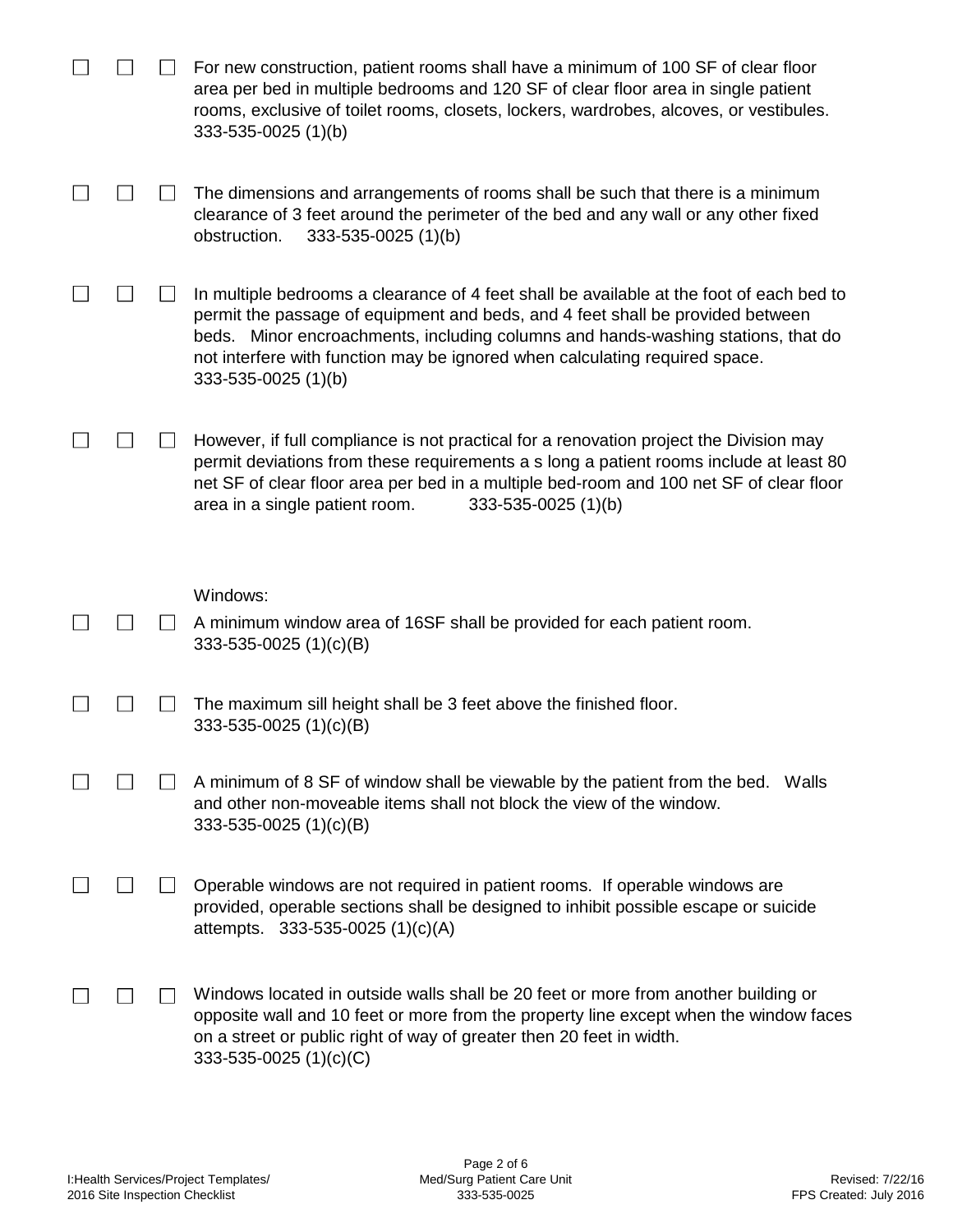|  | For renovation projects where the exterior wall is being retained, windows shall be<br>permitted to vary from the requirements of this subsection if approved by the Division.<br>333-535-0025 $(1)(c)(D)$                                                                                        |
|--|---------------------------------------------------------------------------------------------------------------------------------------------------------------------------------------------------------------------------------------------------------------------------------------------------|
|  | Hand-washing stations shall be provided serving each patient room. A hand-washing<br>station shall also be located in each patient toilet room.<br>333-535-0025 (1)(d)                                                                                                                            |
|  | For new construction, the patient room hand-washing station shall also be located in<br>each patient toilet room and shall be situation for convenient access by staff and to<br>prevent splash on patients.<br>$333 - 535 - 0025$ (1)(d)                                                         |
|  | For renovation projects involving single patient rooms that have private toilet room, and<br>hand-washing station shall be located in either the toilet room or the patient room.<br>Hand washing stations shall comply with the requirement of OAR 333-535-0260.<br>$333 -$<br>535-0025 $(1)(d)$ |
|  | Hand washing stations shall comply with the requirement of OAR 333-535-0260.<br>333-535-0025 (1)(d)                                                                                                                                                                                               |
|  | <b>Patient Toilet Rooms:</b><br>$333 - 535 - 0025$ (1)(e)<br>Each patient shall have access to a toilet room without having to enter the corridor.                                                                                                                                                |
|  | One toilet room shall serve no more than four beds and no more than two patient<br>rooms.                                                                                                                                                                                                         |
|  | The toilet room shall contain a toilet, handwashing station and bathing facilities.                                                                                                                                                                                                               |
|  | Patient toilet rooms and central bathing facilities shall comply with the requirement of<br>OAR 333-535-0260.                                                                                                                                                                                     |
|  | Each patient shall have a separate wardrobe, locker, or closet suitable for hanging full-<br>length garments and for storing personal effects within the room.<br>333-535-0025 (1)(f)                                                                                                             |
|  | Visual privacy from casual observation by other patients and visitors shall be provided<br>for each patient. The design for privacy shall not restrict patient access to the<br>entrance, hand-washing station, toilet, or nurse call system.<br>$333 - 535 - 0025$ (1)(g)                        |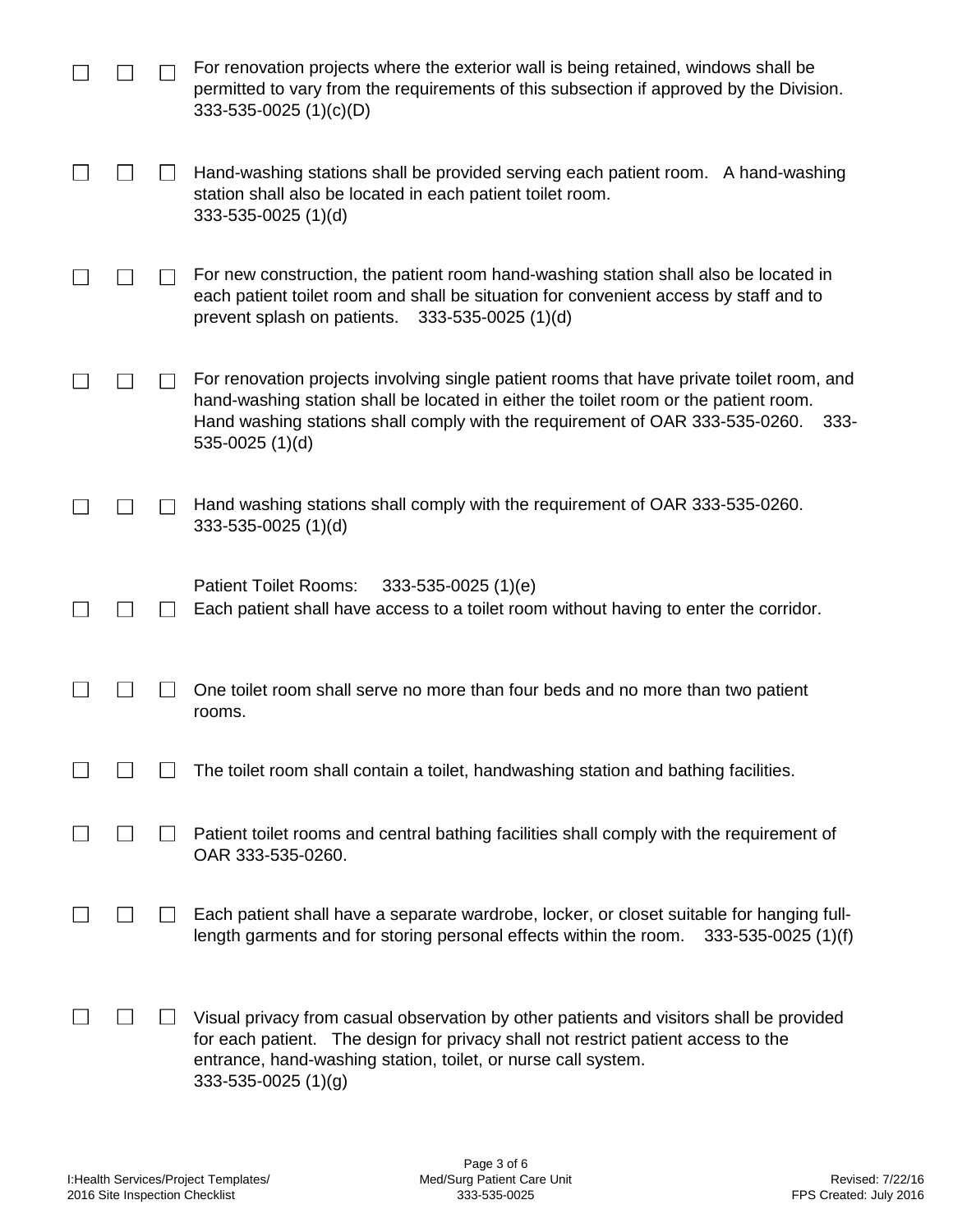## **SERVICE AREAS:**

| <b>YES</b> | NO NA | Provision for the services listed below shall be in or readily available to each patient<br>care unit. The size and location of each service area will depend upon the numbers<br>and types of beds served. Identifiable spaces are required for each of the indicated<br>functions. Each service area may be arranged and located to serve more than one<br>patient care unit but unless noted otherwise, at least one such service area shall be<br>provided on each nursing floor. Where the words "room or "office" are used, a<br>separate, enclosed space for the one named function is intended; otherwise the<br>described area may be a specific space in another room or common area.<br>333-535-<br>0025(2) |
|------------|-------|------------------------------------------------------------------------------------------------------------------------------------------------------------------------------------------------------------------------------------------------------------------------------------------------------------------------------------------------------------------------------------------------------------------------------------------------------------------------------------------------------------------------------------------------------------------------------------------------------------------------------------------------------------------------------------------------------------------------|
|            |       | Administrative center(s) or nurses' stations(s) shall include:<br>A desk, storage and work counters 333-535-0025 (2)(a)                                                                                                                                                                                                                                                                                                                                                                                                                                                                                                                                                                                                |
|            |       | A hand-washing station within 20 feet and not through a door, to meet infection control<br>standards.<br>$333-535-0025$ (2)(a)                                                                                                                                                                                                                                                                                                                                                                                                                                                                                                                                                                                         |
|            |       | May be combined with or include facilities for reception and communication systems.<br>$333-535-0025$ (2)(a)                                                                                                                                                                                                                                                                                                                                                                                                                                                                                                                                                                                                           |
|            |       | Private consultation/administrate office 333-535-0025 (2)(b)                                                                                                                                                                                                                                                                                                                                                                                                                                                                                                                                                                                                                                                           |
|            |       | Charting facilities shall have sufficient surface space to provide for charting by staff<br>and physicians to meet the functional needs of the unit.<br>$333 - 535 - 0025$ (2)(c)                                                                                                                                                                                                                                                                                                                                                                                                                                                                                                                                      |
|            |       | Toilet room(s) conveniently located for staff use (may be unisex)<br>333-535-0025 (2)(d)                                                                                                                                                                                                                                                                                                                                                                                                                                                                                                                                                                                                                               |
|            |       | In addition to lounge facilities securable closets or cabinet compartments shall be<br>provided for the personal articles of nursing personnel. At a minimum these shall be<br>large enough for purses and billfolds. Coats may be stored in closets or cabinets on<br>each floor or in a central staff locker area. 333-535-0025 (2)(e)                                                                                                                                                                                                                                                                                                                                                                               |
|            |       | Multi-purpose room(s) for staff, patients, patients' families for patient conferences,<br>reports, education, training sessions, and consultation. These rooms shall be<br>accessible to each patient care unit by may be located on other floors if convenient for<br>regular use.<br>333-535-0025 (2)9(f)                                                                                                                                                                                                                                                                                                                                                                                                            |
|            |       | Clean and soiled utility rooms shall be provided in accordance with OAR 333-535-0260<br>333-535-0025 (2)(g)<br>(5).                                                                                                                                                                                                                                                                                                                                                                                                                                                                                                                                                                                                    |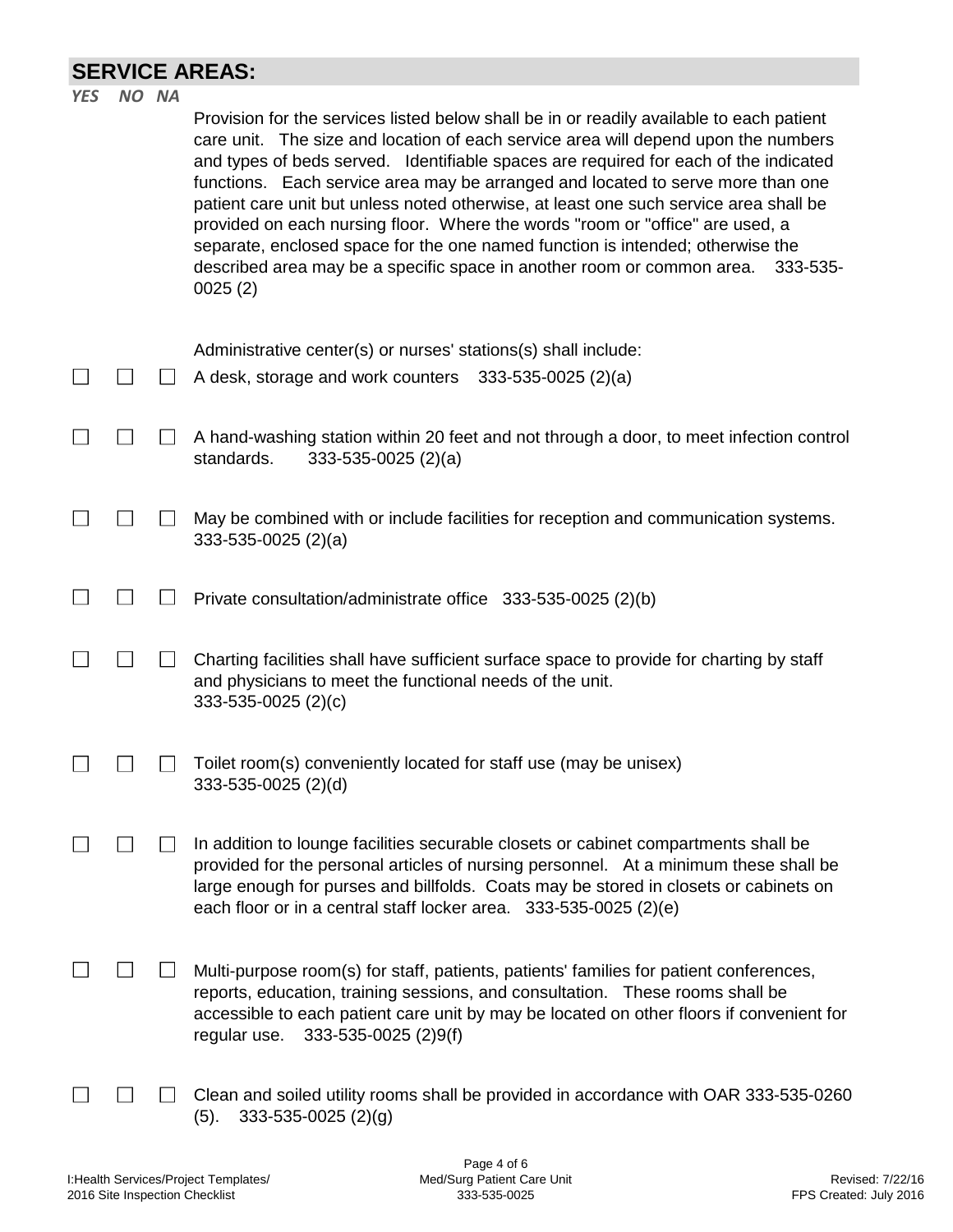|  |                             | Provisions shall be made for convenient and prompt 24-hours distribution of medicine<br>to patients. This shall be from a medicine preparation room, a self-contained<br>medicine dispensing unit, or by another system approved by the Division.<br>333-535-<br>$0025(2)$ (h)                                                                                |
|--|-----------------------------|---------------------------------------------------------------------------------------------------------------------------------------------------------------------------------------------------------------------------------------------------------------------------------------------------------------------------------------------------------------|
|  |                             | A medicine preparation room or unit shall be under the visual control of the nursing or<br>pharmacy staff. It shall contain a work counter, hand-washing station and an electrical<br>receptacle for a lockable refrigerator and locked storage for biologicals and drugs.<br>Area shall have adequate lighting to easily identify drugs. 333-535-0025 (2)(h) |
|  |                             | A secured medicine dispensing unit may be located at the nurses' station, in the clean<br>utility room or area, or in alcove or other space under the direct control of the nursing<br>or pharmacy staff. Areas shall have adequate lighting to easily identify drugs.<br>333-<br>535-0025 (2)(h)                                                             |
|  |                             | Each patient care unit shall contain a designed area for clean linen storage. This may<br>be within the clean utility room or area, a separate closet, or a distribution system<br>approved by the Division on each floor. If a closed cart system is used, storage may<br>be in an alcove.<br>333-535-0025 (2)(i)                                            |
|  |                             |                                                                                                                                                                                                                                                                                                                                                               |
|  |                             | There shall be a nourishment area with: $333-535-0025$ (2)(j)                                                                                                                                                                                                                                                                                                 |
|  | $\Box$                      | A sink<br>Work counter                                                                                                                                                                                                                                                                                                                                        |
|  | $\Box$                      | Refrigerator                                                                                                                                                                                                                                                                                                                                                  |
|  |                             | Storage cabinets and equipment for hot and cold nourishments between scheduled<br>meals                                                                                                                                                                                                                                                                       |
|  | $\mathcal{L}_{\mathcal{A}}$ | Space for trays and dishes used for non-scheduled meal service<br>Provisions and space shall be included for separate temporary storage of unused and                                                                                                                                                                                                         |
|  |                             | soiled dietary trays not picked up at mealtime.<br>A hand-washing station shall be in or immediately accessible from the nourishment<br>area.                                                                                                                                                                                                                 |
|  |                             | Each nursing unit shall have direct access to equipment to provide ice for treatments<br>and nourishment. Ice-making equipment may be in the clean utility room or area or at<br>the nourishment station. Ice intended for human consumption shall be from self-<br>dispensing icemakers. $333-535-0025$ (2)(k)                                               |

 $\sim$ 

 $\overline{\phantom{m}}$ 

ш.